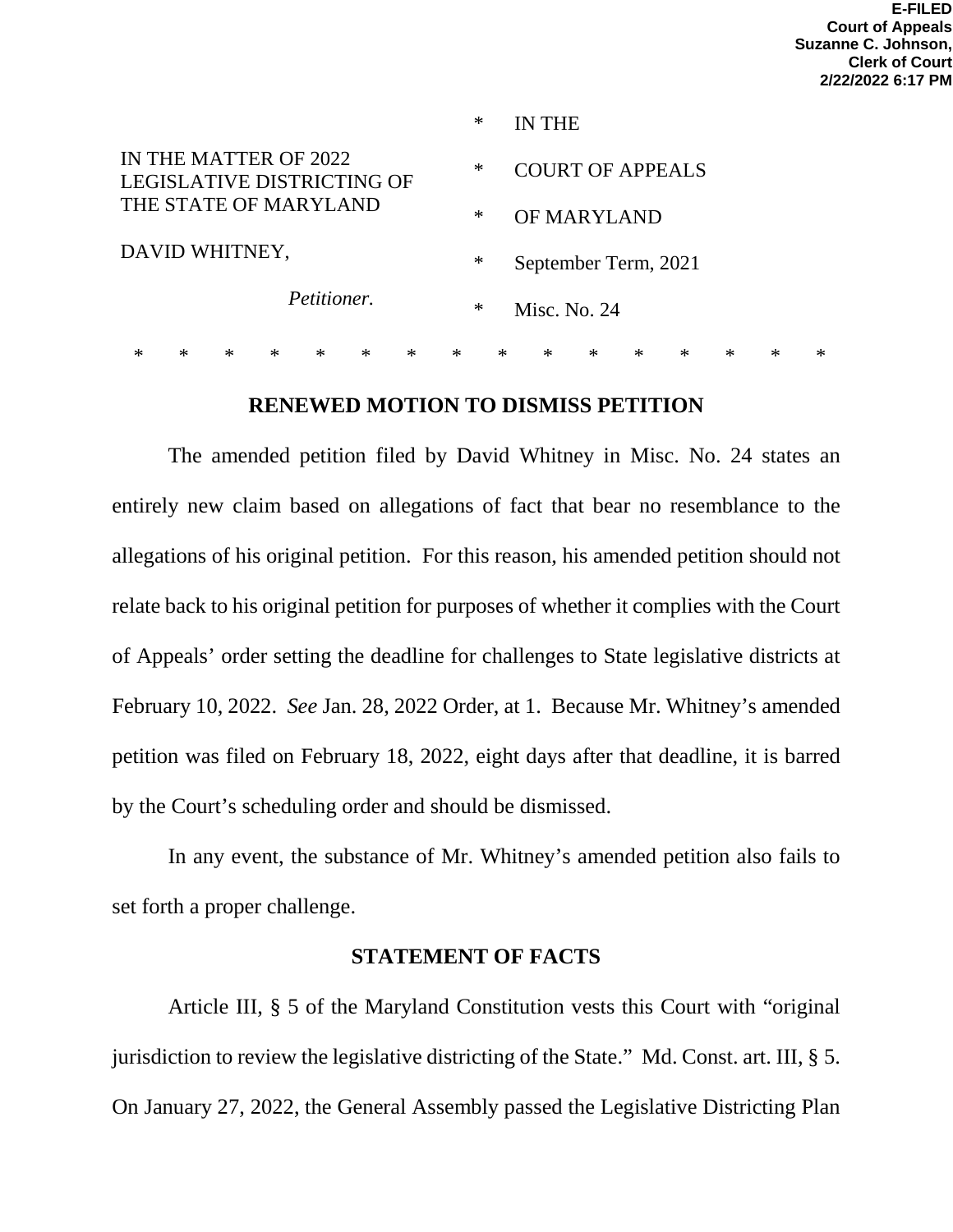of 2022 (the "2022 Plan"), *see* S.J. Res. 2, 2022 Sess., which constituted the "plan setting forth the boundaries of the legislative districts for the election of members of the Senate and the House of Delegates" contemplated by Article III, § 5. On January 28, 2022, this Court promulgated "procedures to govern all actions brought under Article III, § 5, challenging the validity of the 2022 legislative districting plan." Jan. 28, 2022 Order, at 1. Consistent with the provisions of Article III, § 5, this Court ordered that "[a]ny registered voter of the State who contends that the 2022 legislative districting plan, or any part thereof, is invalid shall file a petition, on or before Thursday, February 10, 2022 at 4:30 p.m., with the Clerk of this Court." *Id.*

On February 9, 2022, Mr. Whitney timely filed his original petition purportedly challenging a portion of the 2022 Plan. *See* Pet. at 1. Mr. Whitney's petition did not identify the district he was challenging by number. Instead, he alleged that he lived on the Western shore of the Chesapeake Bay, but that his newly constituted home district "sweeps . . . across the Bay Bridge to the entire Eastern Shore." *Id.* He claimed that his district violates Article III, § 4's requirements that "legislative district[s] . . . consist of adjoining territory" and "be compact in form," because "nearly 4 1/2 miles of open water separates the Western branch of this proposed unconstitutional district and the Eastern shore portion of this proposed district." *Id.*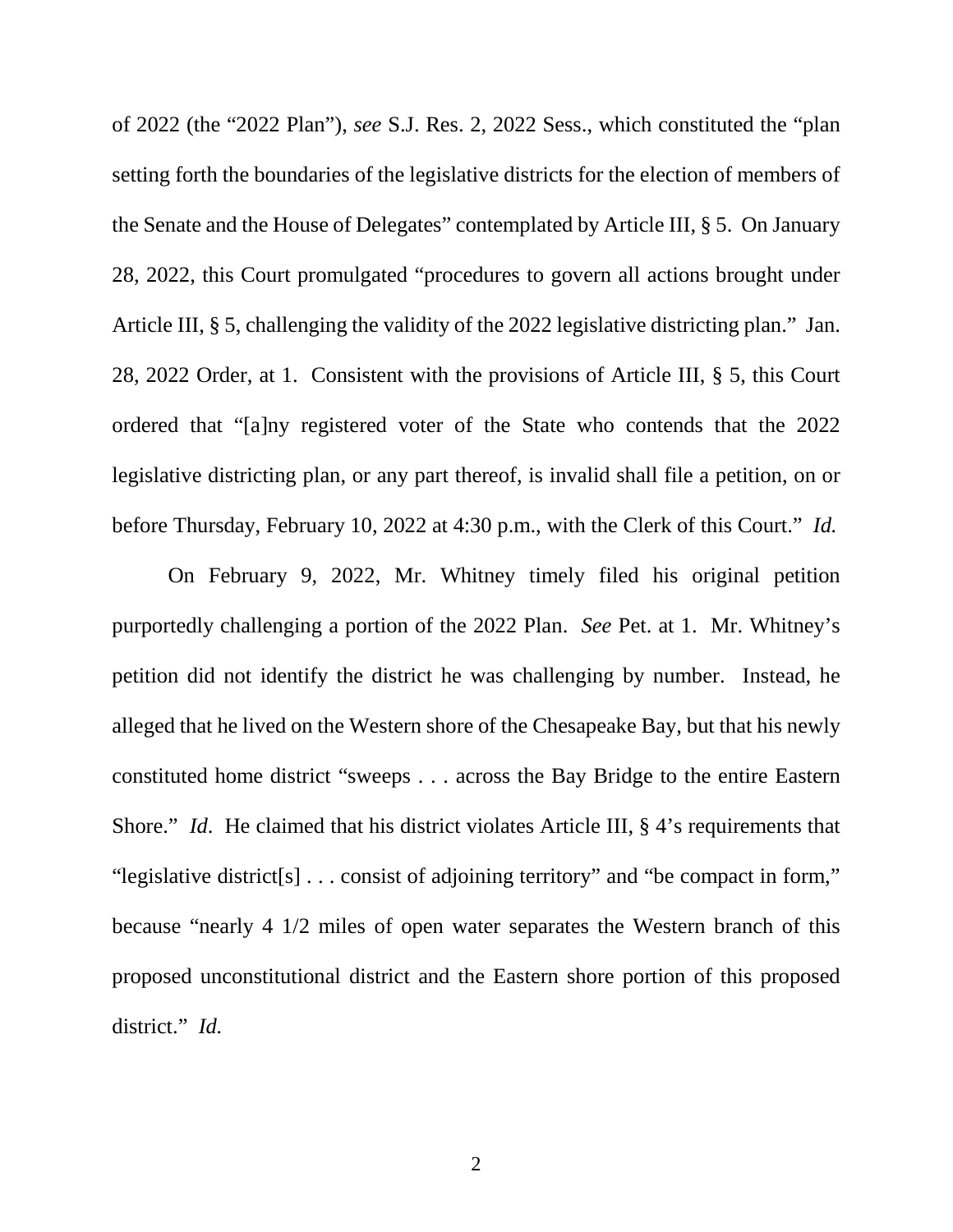On February 15, 2022, Respondents timely moved to dismiss Mr. Whitney's Petition, on the ground that the only district that met the description described in Mr. Whitney's petition was a congressional district, and that therefore this Court lacked original jurisdiction to hear Mr. Whitney's challenge. *See* Mot. to Dismiss Pet., Misc. No. 24, at 4-5 (the "Mot. to Dismiss"). At the Scheduling Conference on February 17, 2022, Special Magistrate Judge Wilner raised this potential defect with Mr. Whitney, and Mr. Whitney indicated he would be amending his petition to clarify his allegations.

On February 18, 2022, Mr. Whitney filed his amended petition. *See* Am. Pet. He no longer challenges any district that crosses Chesapeake Bay, or that encompasses any portion of the Eastern Shore. Instead, he mounts challenges to at least 10 districts in the 2022 Plan. For example, he alleges that his home district, District 33, was "chopped into three subdistricts for no apparent reason other than it would prove more favorable to one party than the other," for which he claims there is no authority in Article III, § 4 of the Maryland Constitution. Am. Pet. at 1. He also asserts that District 30A violates Article III, § 4 by ignoring the natural boundaries of the Severn River and the South River to incorporate territory on Broadneck Peninsula and Edgewater, respectively. *Id.* He asserts the same violation as to District 27B, which he claims is "divided in half by the Patuxent River." *Id.* Next, he alleges that the "interplay" between several of districts 21 through 26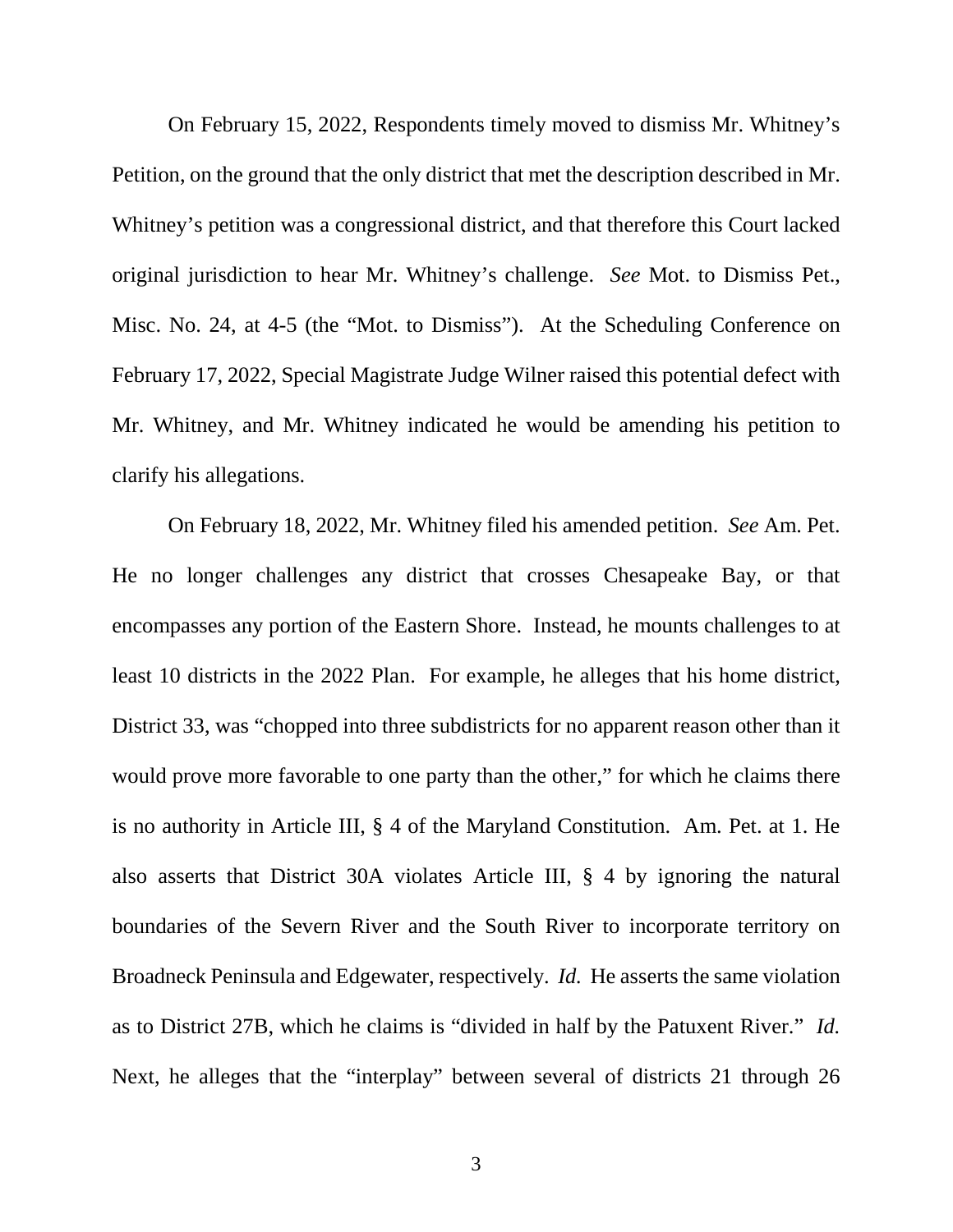violates Article III, § 4 because it causes those districts not to consist of "adjoining territory" or be "compact in form." *Id.* at 1 at 2. Finally, he alleges that the creation of a single-member district within District 11 for the purpose of creating a majority-Black subdistrict violates the Constitution, because "no authority given in Article III, § 4 . . . permits such type of redistricting." *Id.* at 2. Mr. Whitney asks this Court to reject the 2022 Plan and instead implement the plan adopted by the Governor's Redistricting Advisory Commission instead. *Id.* at 3.

On February 18, 2022, the Court entered its Interim Scheduling Order No. 1, in which it noted that the "new petition" in this matter "has been completely rewritten to challenge General Assembly districts 33 and 30A and complain as well about Districts 21, 23, 25 and 26," and "bears no relationship whatever to the complaint made in the original petition." Interim Scheduling Order No. 1, at 3.

#### **ARGUMENT**

#### **I. STANDARD OF REVIEW**

The 2022 Legislative Districting Plan is a statute enacted by the General Assembly. Md. Code Ann., State Gov't §§ 2-201, 2-202. Therefore, '"[t]he basic rule is that there is a presumption' that the statute is valid." *Whittington v. State*, 474 Md. 1, 19 (2021) (citation omitted). That is, "enactments of the [General Assembly] are presumed to be constitutionally valid and [ ] this presumption prevails until it appears that the [statute] is invalid or obnoxious to the expressed terms of the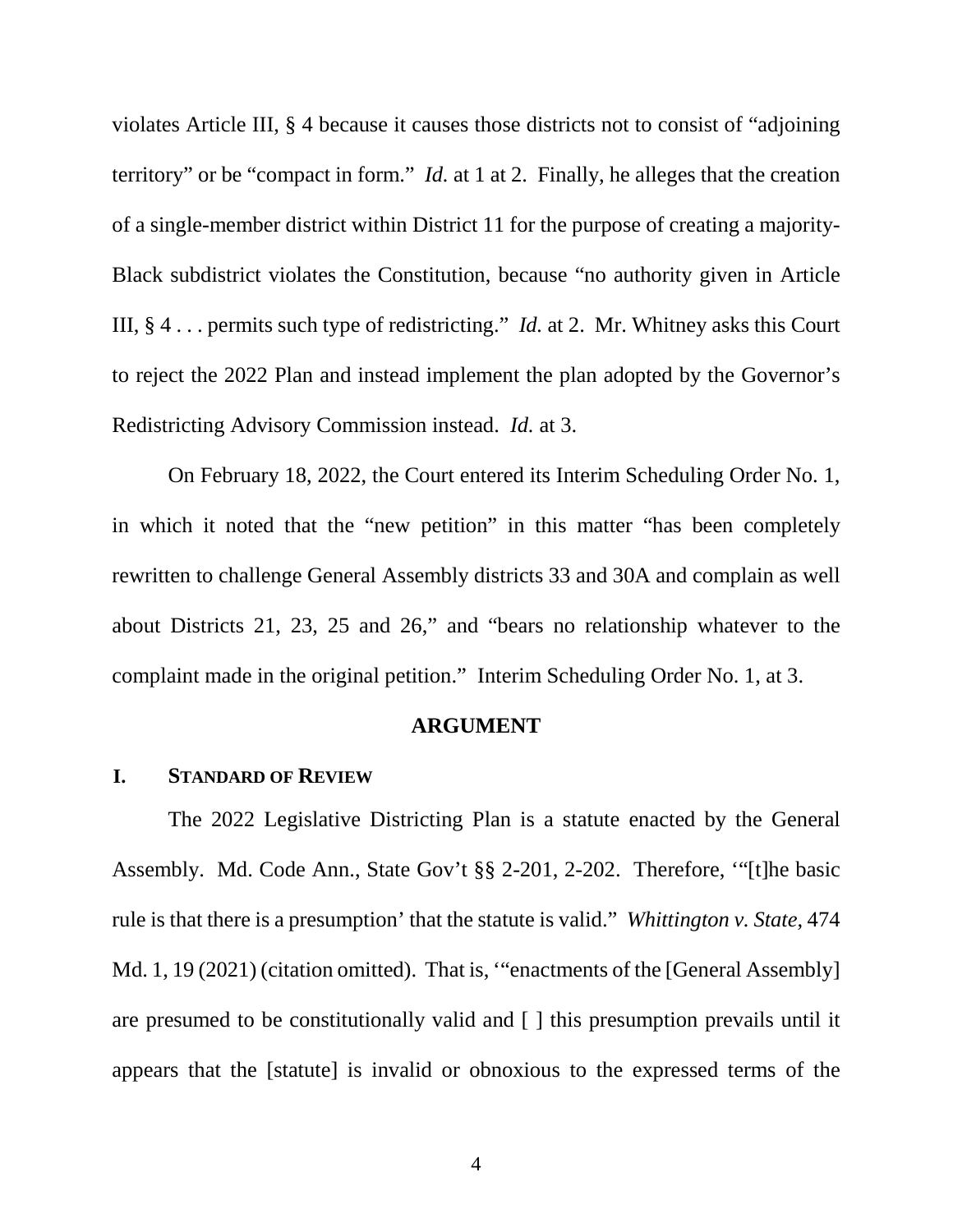Constitution or to the necessary implication afforded by, or flowing from, such expressed provisions.'" *In re Adoption/Guardianship of Dustin R.*, 445 Md. 536, 579 (2015) (citation omitted; brackets in original).

For this reason, the Court has held that "all challengers to a legislative reapportionment plan[] carry the burden of demonstrating the law's invalidity." *In re 2012 Legislative Districting*, 436 Md. 121, 137 (2013) (citation omitted). The State need make no showing unless "a proper challenge under Article III, § 4 is made and is supported by 'compelling evidence.'" *Id.* Only then will the State have "the burden of producing sufficient evidence to show that the districts are contiguous and compact, and that due regard was given to natural and political subdivision boundaries." *Id.* at 137-38. The petition is subject to dismissal if its allegations, assumed to be true, do not state "a proper challenge under Article III, § 4," *id.* at 137, and fail to show that the 2022 Plan "is not consistent with requirements of either the Constitution of the United States of America, or the Constitution of Maryland," Md. Const. art. III, § 5.

# **II. PETITIONER'S AMENDED PETITION STATING AN ENTIRELY NEW CAUSE OF ACTION IS UNTIMELY UNDER THE COURT'S JANUARY 28, 2022 ORDER.**

The Amended Petition should be dismissed in its entirety because it states entirely new claims, based on wholly distinct allegations of fact, from that asserted in the original Petition. For this reason, the Amended Petition cannot be deemed to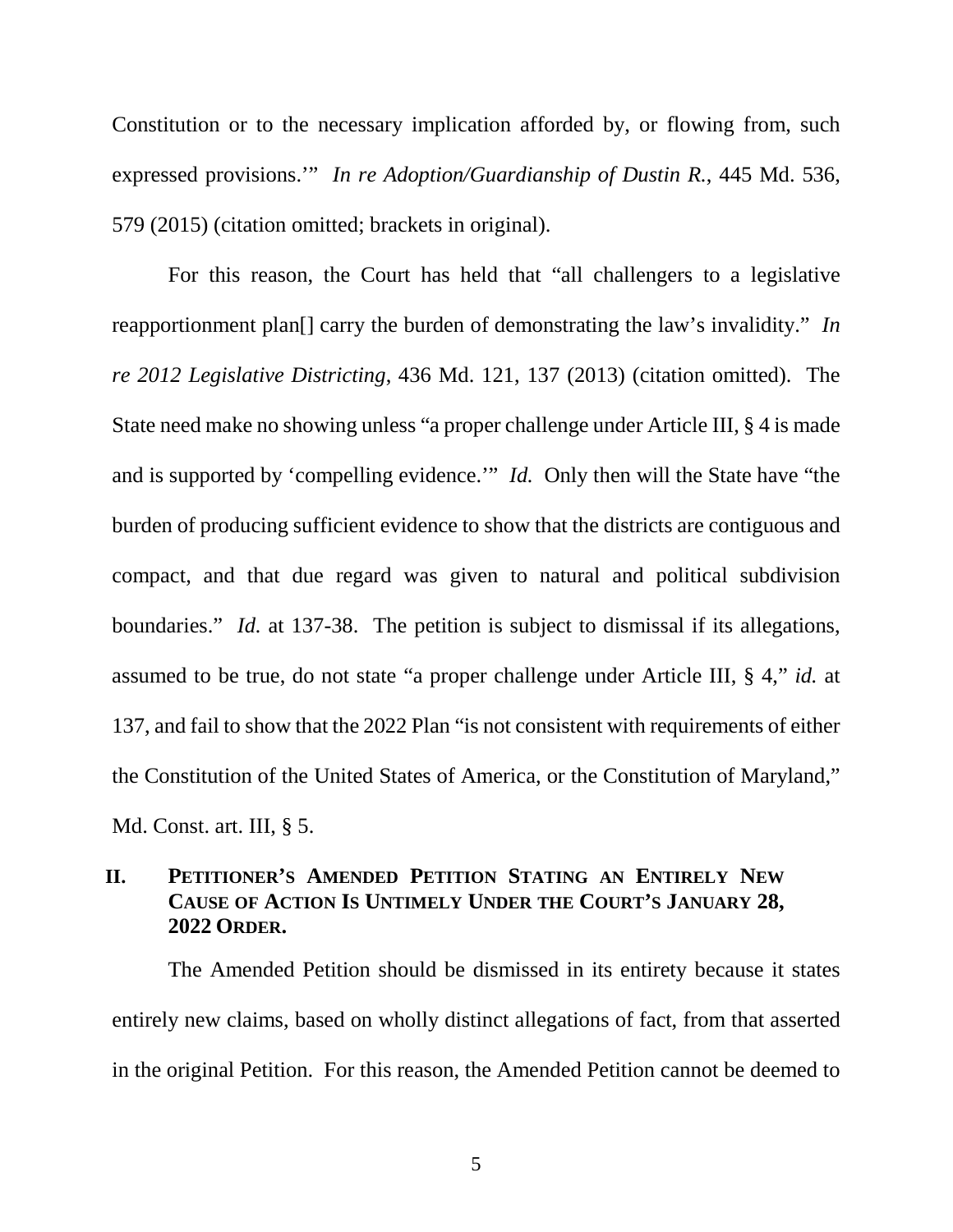"relate back" to the original filing for purposes of satisfying the Court's established deadline for filing petitions. Because the Amended Petition was filed on February 18, 2022, eight days after the deadline set by this Court for filing challenges against the 2022 Plan, it should be dismissed.

When an amended complaint is filed after the deadline for filing the original complaint has expired, then "if the factual situation remains essentially the same after the amendment as it was before it, the doctrine of relation back applies and the amended cause of action is not barred by limitations." *Nam v. Montgomery Cty.*, 127 Md. App. 172, 186 (1999) (citing *Smith v. Gehring*, 64 Md. App. 359, 364 (1985)). However, where the amended complaint "relies on operative facts distinct from those involved in supporting [the] claims contained in the original" pleading, "the amended complaint does not relate back to the original declaration." *Priddy v. Jones*, 81 Md. App. 164, 170 (1989)).

The Amended Petition presents the latter situation. Mr. Whitney's complaint challenges several legislative districts that are part of the 2022 Plan under several different theories under Article III, § 4, but not one of those legislative districts was even plausibly implicated by Mr. Whitney's original pleading. Far from "clarifying" the allegations in his Petition regarding a district extending into the Eastern Shore, Mr. Whitney's Amended Petition simply displaces them with a new set of claims, challenging legislative districts stretching from Anne Arundel County, through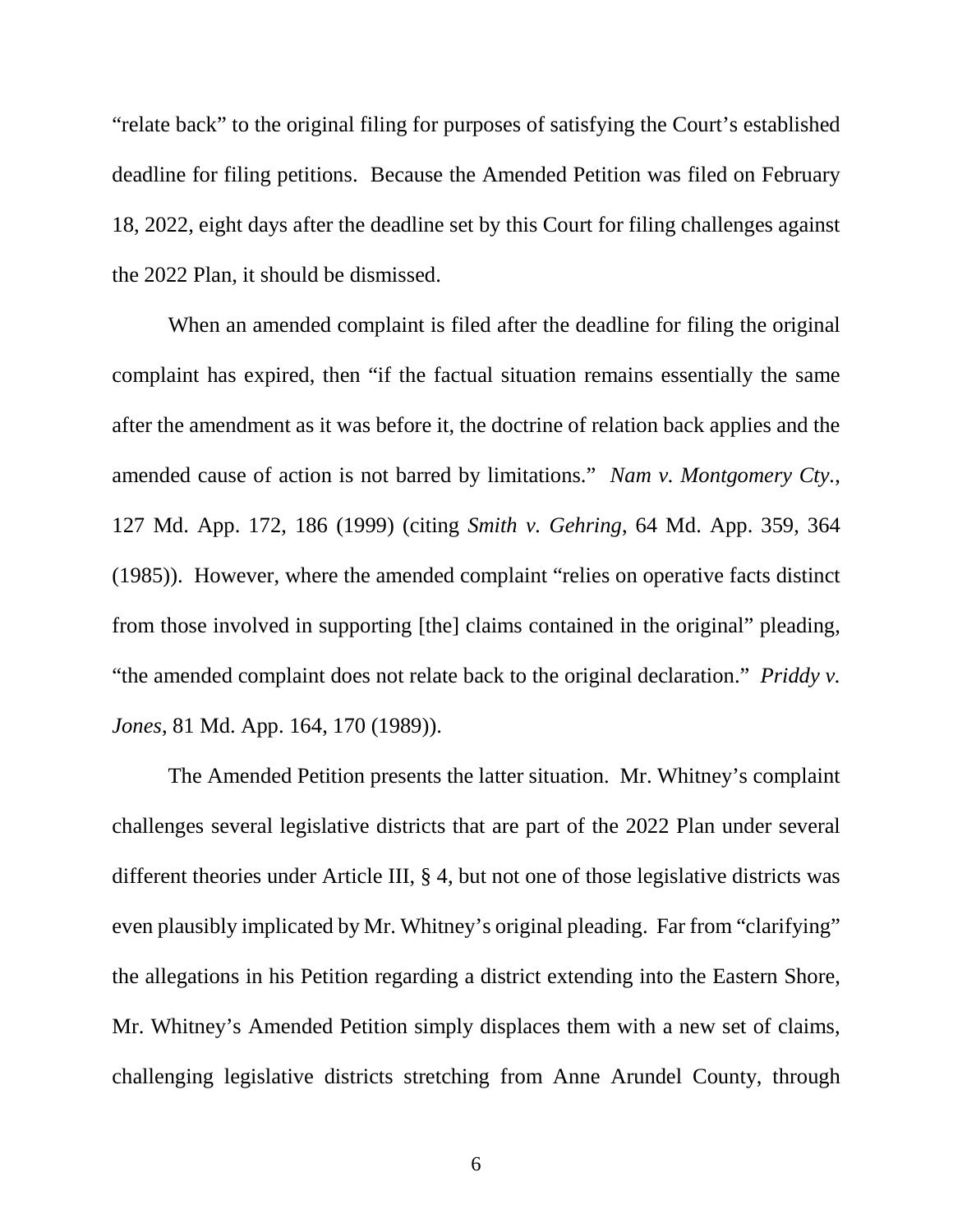Central Maryland, and into Baltimore County. And whereas his original Petition alleged that a single district's crossing of Chesapeake Bay violated the "due regard for natural boundaries," the "compact [ness]," and the "adjoining territories" provisions of Article III, § 4, *see* Pet. at 1-2, his amended petition contends (among other things) that districts have been subdivided for no purpose affirmatively authorized by Article III, § 4.

In sum, Mr. Whitney has not filed an Amended Petition; he has filed an entirely different petition, alleging distinct violations of the Maryland Constitution on the basis of an entirely different operative set of facts. *See Priddy*, 81 Md. App. at 170 (dismissing amended complaint as untimely on the ground that "the operative facts . . . are different from those implicated in the original declaration"). Mr. Whitney's Amended Petition should be dismissed.

#### **III. PETITIONER'S NEW CLAIMS ARE ALL DEFECTIVE AS A MATTER OF LAW AND SHOULD BE DISMISSED.**

Even if the Court should hold that Mr. Whitney's new claims relate back to his original filing and consider those claims on their respective merits, it should dismiss the Amended Petition because it fails to state a proper challenge under applicable law.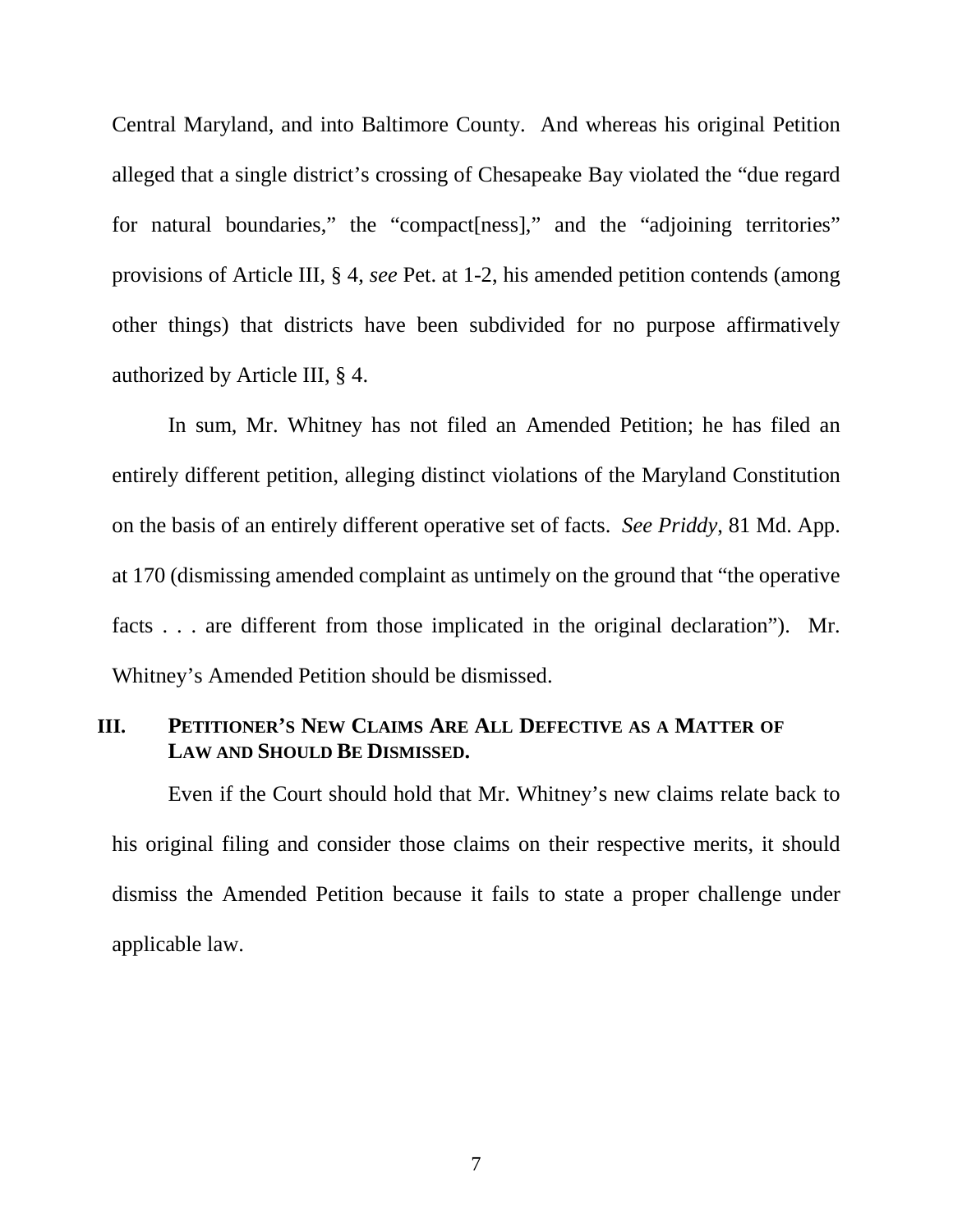# **A. Petitioner's Challenge to Single-Member Districts in District 33 and District 11 Fails, Because He Has Not Alleged That These Subdistricts Violate Any Provision of the Maryland Constitution.**

First, Petitioner asserts that the three single-member districts created within District 33 and the majority-minority single-member district created within District 11 violate Article III, § 4, because "nothing in the language of Article III, § 4" supports creating single-member districts for allegedly political reasons, or creating a single-member district to provide for a majority-minority district. Am. Pet. at 1, 2. But that assertion has the law exactly backwards.

First, the Maryland Constitution expressly recognizes and preserves the General Assembly's authority to decide whether a legislative district will remain whole, with three Delegates elected at-large (by far the most common form of district found in both previous plans and the 2022 Plan), or subdivided into either (a) one single-member district and one multimember district or (b) three single-member districts. Nothing in the Maryland Constitution requires the General Assembly to have a reason for its choice among these constitutionally authorized district forms.

Article III, § 3 provides,

The State shall be divided by law into legislative districts for the election of members of the Senate and the House of Delegates. Each legislative district shall contain one (1) Senator and three (3) Delegates. *Nothing herein shall prohibit the subdivision of any one or more of the legislative districts for the purpose of electing members of the House of Delegates into three (3) single-member delegate districts or one (1) singlemember delegate district and one (1) multi-member delegate district.*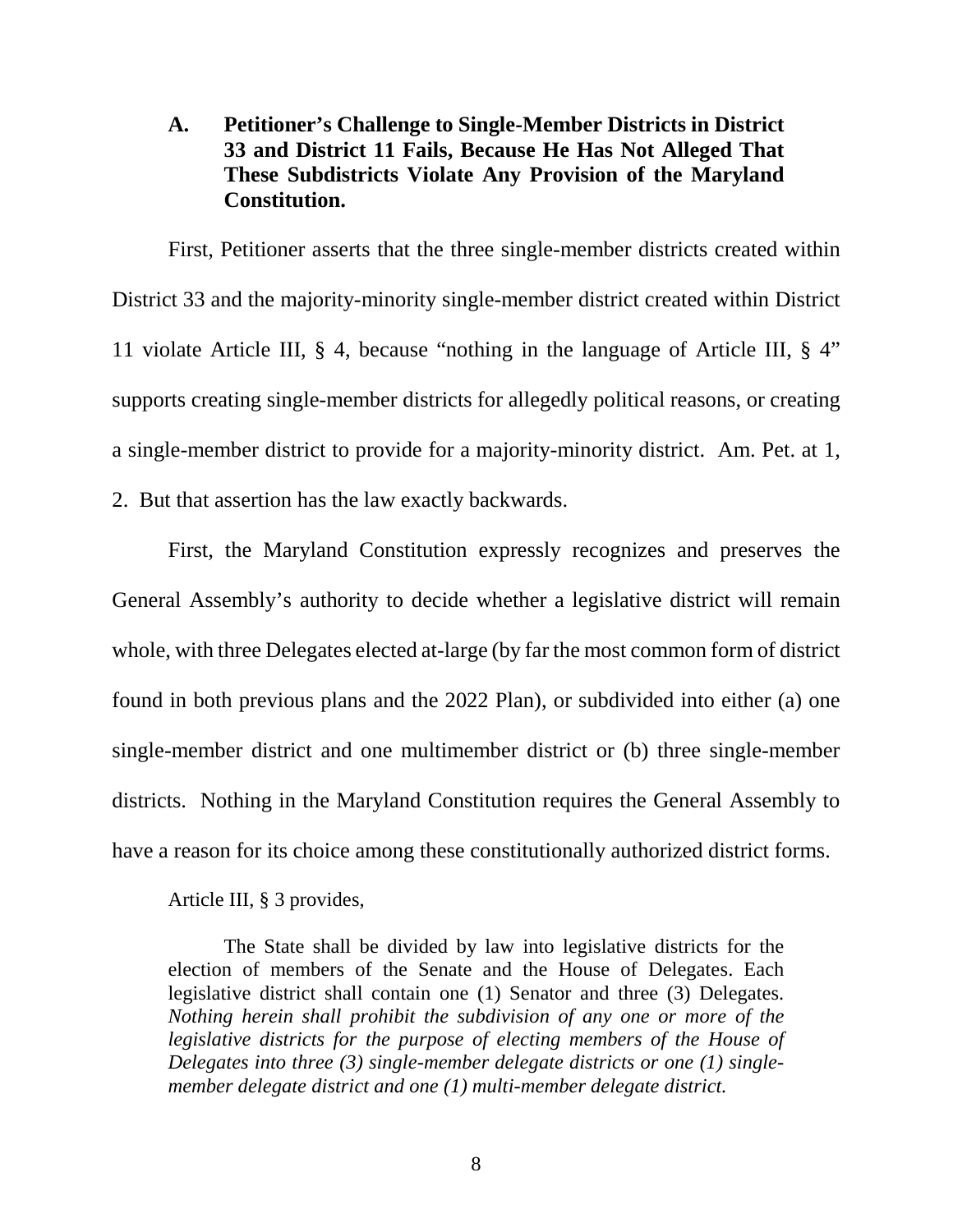Md. Const. art. III, § 3 (Emphasis added.) This provision specifically rejects any prohibition on "subdivi[ding] any one or more of the legislative districts . . . into three (3) single-member delegate districts or one (1) single-member delegate district and one (1) multi-member delegate district." Thus, § 3 expressly preserves the General Assembly's power to choose whether to subdivide a legislative district and to select from two constitutionally permissible methods of subdivision. By contrast, no mention of legislative district subdivision appears in either the districting criteria set forth in Article III, § 4, or the procedural requirements for enactment and judicial review of a legislative districting plan found in Article III, § 5, or elsewhere in the Maryland Constitution or Declaration of Rights. By expressly addressing subdivision of legislative districts, § 3 necessarily overrides any implied prohibition that might arguably be found in Article III, § 4 or other portions of the Maryland Constitution. As explained in *State v. Smith*, 305 Md. 489, 511 (1986), the "basic rule of construction that ordinarily the specific prevails over the general" applies to constitutional interpretation such that a "specific power" recognized by a constitutional provision "would prevail over the general principle or a general power relating thereto," and would do so "whether the general principle was in the Declaration of Rights and the specific power was in the Constitution or whether both were in the Constitution." This rule of construction has special force with respect with to Article III, § 4, given that the modern version of § 4 was adopted at the same time, in the same enactments, as Article III, § 3. *See* 1969 Md. Laws, ch. 785; 1972 Md. Laws, ch. 363. The same legislators who adopted Article III, § 3's provision expressly safeguarding the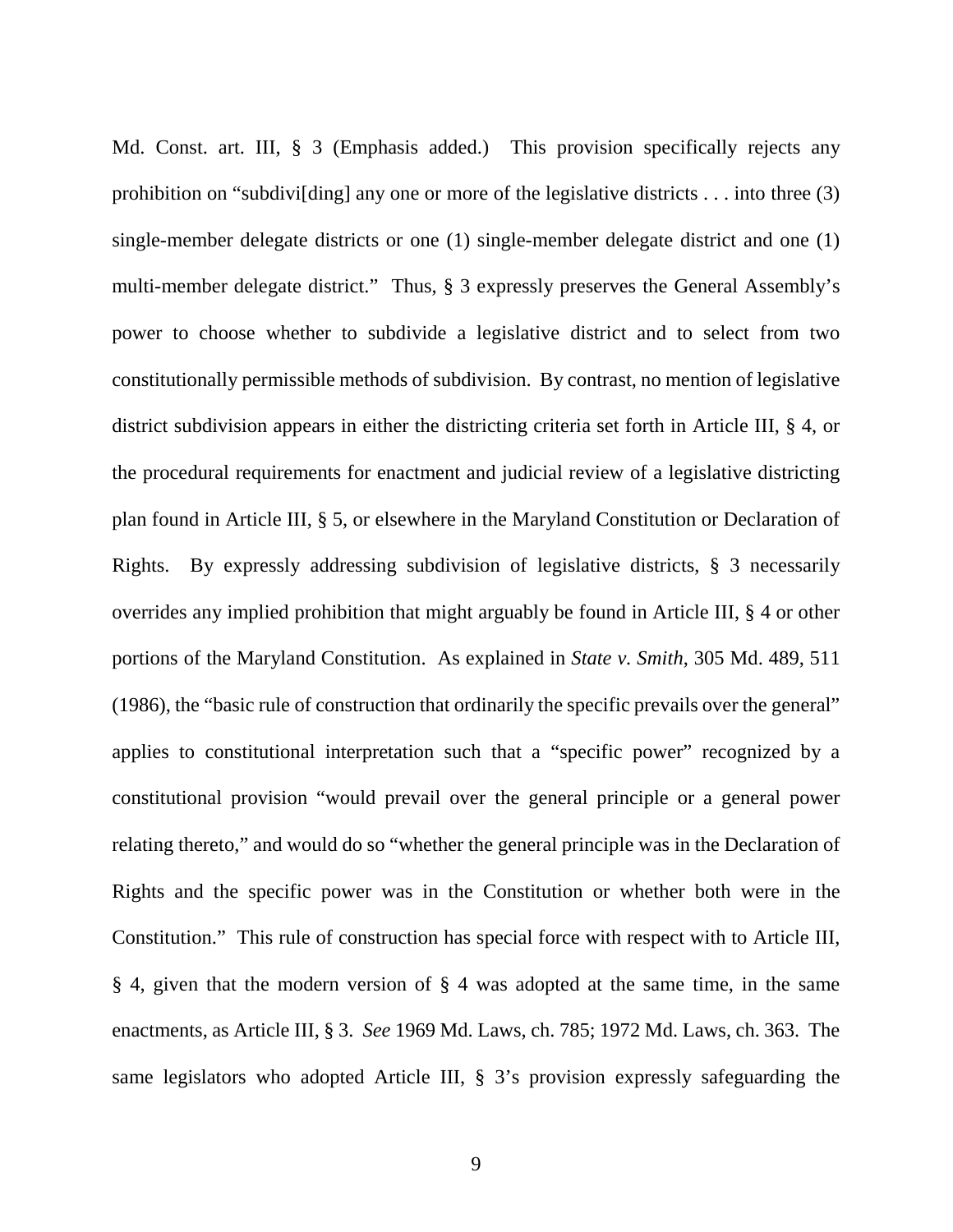General Assembly's district subdivision prerogatives could not have intended, without saying so, for Article III, § 4 to eliminate or impose obstacles to the creation of multimember districts.

Moreover, the creation of majority-minority legislative districts is often required by Section 2 of the federal Voting Rights Act, and thus supersedes any theoretical conflicting requirement under Maryland law. *See* Md. Decl. of Rights art. 2 ("The Constitution of the United States, and the Laws made, or which shall be made, in pursuance thereof, and all Treaties made, or which shall be made, under the authority of the United States, are, and shall be the Supreme Law of the State; and the Judges of this State, and all the People of this State, are, and shall be bound thereby; anything in the Constitution or Law of this State to the contrary notwithstanding."). Congress enacted the Voting Rights Act of 1965 "[i]n an effort to eradicate persistent assaults on the ability of minorities to vote...." *Legislative Redistricting Cases*, 331 Md. 574, 602 (1993). Section 2 of the Act "proscribes states and their subdivisions from imposing any qualification, prerequisite, standard, practice, or procedure which undermines minority voting strength." *In re 2012 Legislative Districting*, 436 Md. 121, 189 (2013) (citing 42 U.S.C. § 1973, since recodified at 52 U.S.C. §10301). As this Court has recognized,

> A violation of § 2 exists if, "based on the totality of the circumstances, it is shown that the political processes leading to nomination or election in the State or political subdivision are not equally open to participation by members of a class of citizens protection by subsection (a) of this section in that its members have less opportunity than other members of the electorate to participate in the political process and to elect representatives of their choice."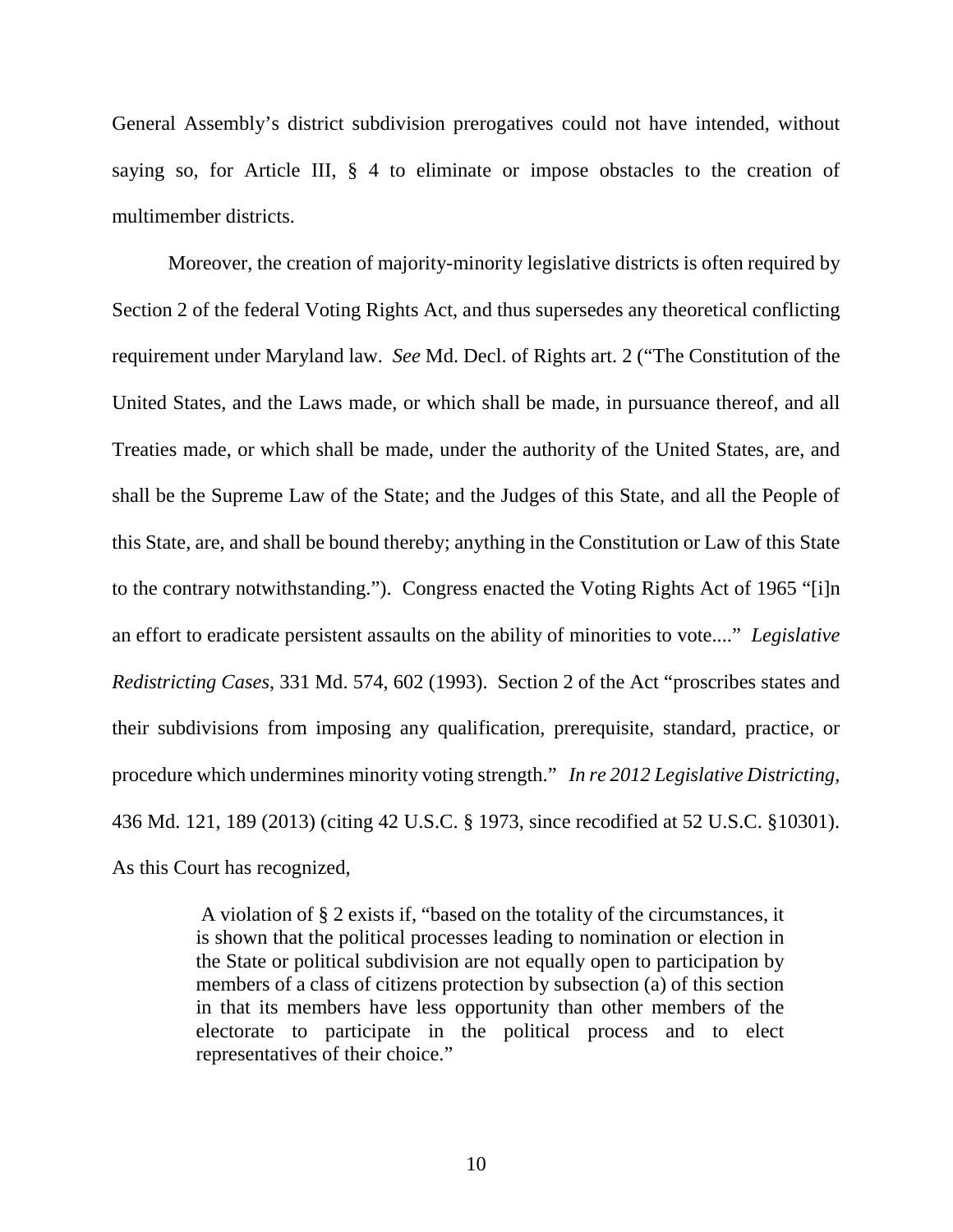*In re Legislative Districting of State*, 370 Md. 312, 390 (2002) (quoting 52 U.S.C. §10301(b)). And a multimember district, by itself, may give rise to a violation of section 2 where the minority group is "sufficiently large and geographically compact to constitute a majority in a single-member district," the minority group is "able to show that it is politically cohesive," and "the white majority votes sufficiently as a bloc to enable it . . . usually to defeat the minority's preferred candidate." *In re 2012 Legislative Districting*, 436 Md. at 191 (quoting *Thornburg v. Gingles*, 478 U.S. 30, 50-51 (1986)). The General Assembly was well within its authority to pursue compliance with the VRA as an objective in creating single-member districts as part of the 2022 Plan.

# **B. Petitioner Fails to State a Proper Challenge for Violating the "Due Regard" for "Natural Boundaries" Requirements of Article III, § IV Premised on the Crossing of River Boundaries.**

Petitioner's challenges to subdistricts 27B, 30A, and 33B on the ground that they "ignore" natural river boundaries are deficient for similar reasons.

Article III, § 4 provides that "Due regard shall be given to natural boundaries and the boundaries of political subdivisions." Md. Const. art. III, § 4. However, as noted above, Article III, § 3 also provides that "nothing herein shall prohibit the subdivision of any one or more of the legislative districts for the purpose of electing members of the House of Delegates into three (3) single-member delegate districts or one (1) single-member delegate district and one (1) multi-member delegate district." Md. Const. art. III, § 3. By expressly addressing subdivision of legislative districts, § 3 necessarily overrides any implied prohibition that might arguably be found in Article III, § 4 or other portions of the Maryland Constitution—including prohibitions against crossing "natural boundaries" in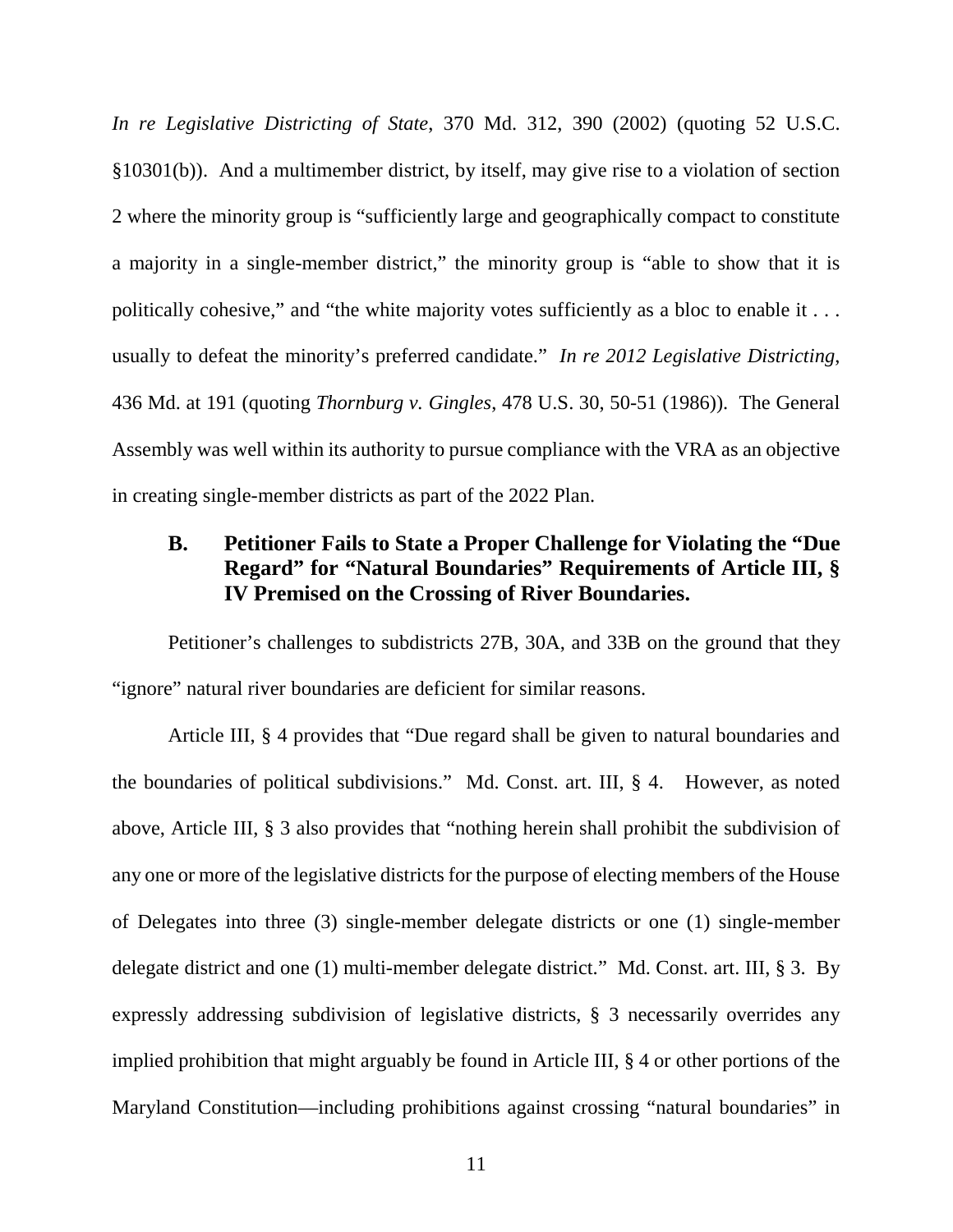the drawing of sub-district lines. *See State v. Smith*, 305 Md. at 511 (applying the "basic rule of construction that ordinarily the specific prevails over the general" to constitutional interpretation).

In any event, it is also clear that the constitutional history forecloses claims for "natural boundary" violations under Article III, § 4 premised on river crossings. In *In re Legislative Districting of the State*, the Special Master examined the constitutional history of § 4 to determine whether the "compact[ness]" and "adjoining territory" requirements of that provision precluded river crossings. *See* 370 Md. at 343-44. Amendments that would have changed the requirement to "adjoining land area" were rejected because, according to the Convention's Chairman of the Committee on the Legislative Branch, "we can't use a prohibition about crossing a body of water." *Id.* at 343. A subsequent amendment would have prohibited districts from crossing "the center of the Chesapeake Bay," but this too was rejected because it might be construed to "prevent the creation of a district which crossed the Susquehanna River." *Id.* ("if we start adding tributaries, estuaries, and other bodies of water ... we won't know where we stand" (quoting *Minutes of the Proceedings of the 1967 Constitutional Convention* at 6529-31)). Ultimately, the "Committee of the Whole of the Convention placed on the record a statement of its intention: 'that under the interpretation of the words adjoining and compact ... a redistricting commission or the General Assembly could not form a district . . . by crossing the Chesapeake Bay.'" *Id.* (quoting *Minutes of the Proceedings of the 1967 Constitutional Convention* at 6574-75). If the framers of the "adjoining territory" and "compactness" requirements went to such lengths to ensure that river crossings would *not* be prohibited by those requirements, it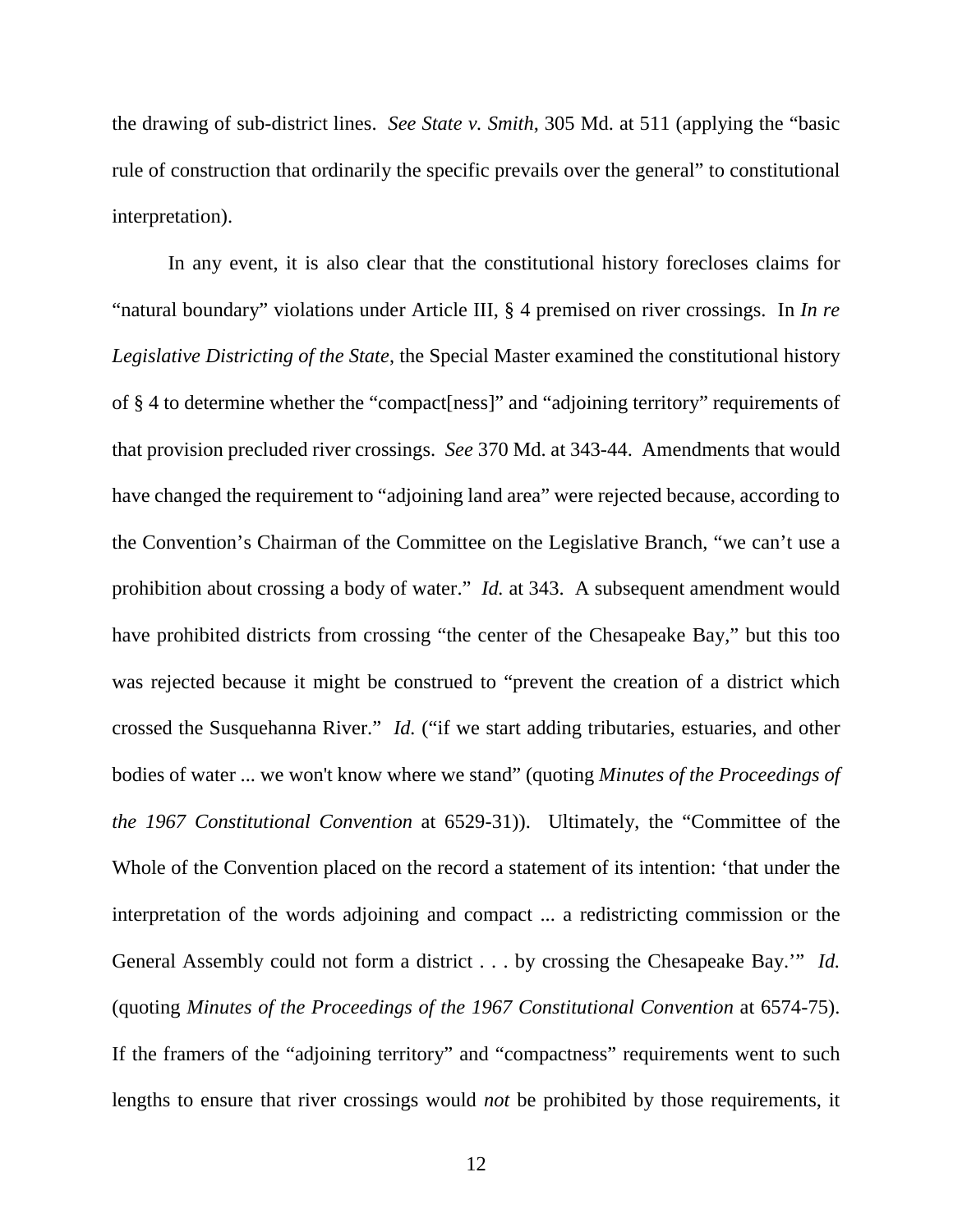would make little sense to interpret the "due regard" for "natural boundaries" requirement of the same constitutional provision to require what the framers were striving to avoid. Mr. Whitney's challenge to districts 27B, 30A, and 33B should be dismissed.

#### **C. Petitioner's Challenges to Districts 21, 23, 25 and 26 Are Meritless.**

Finally, Mr. Whitney challenges Districts 21, 23, 25 and 26, on the ground that they are not "compact" or that they do not consist of "adjoining territory" *See* Am. Pet. at 2-3. Specifically, he alleges that District 23 violates these standards because it "stretches north to south" and has "four separate districts just to its west." *Id.* He also alleges that the "interplay" between Districts 21 and 23 results in the "carv[ing] out" of territory from District 21 into District 23 in violation of these standards, and that the "interplay" between Districts 25 and 26 gives rise to similar violations. *Id.* at 3.

Initially, there can be no contention that any of these districts violate Article III, § 4's "adjoining territory" requirement. The "adjoining territory" requirement has been compared by this Court to "contiguity" requirements appearing in other states' constitutions. *See Matter of Legislative Districting of State*, 299 Md. 658, 675-76 (1984). "The contiguity requirement mandates that there be no division between one part of a district's territory and the rest of the district; in other words, contiguous territory is territory touching, adjoining and connected, as distinguished from territory separated by other territory." *Id.* Since, as is clear from the face of the map, each of Districts 21, 23, 25 and 26 consists of undivided territory that is "touching, adjoining and connected," none of these districts violates the "adjoining territory" requirement of Article III, § 4.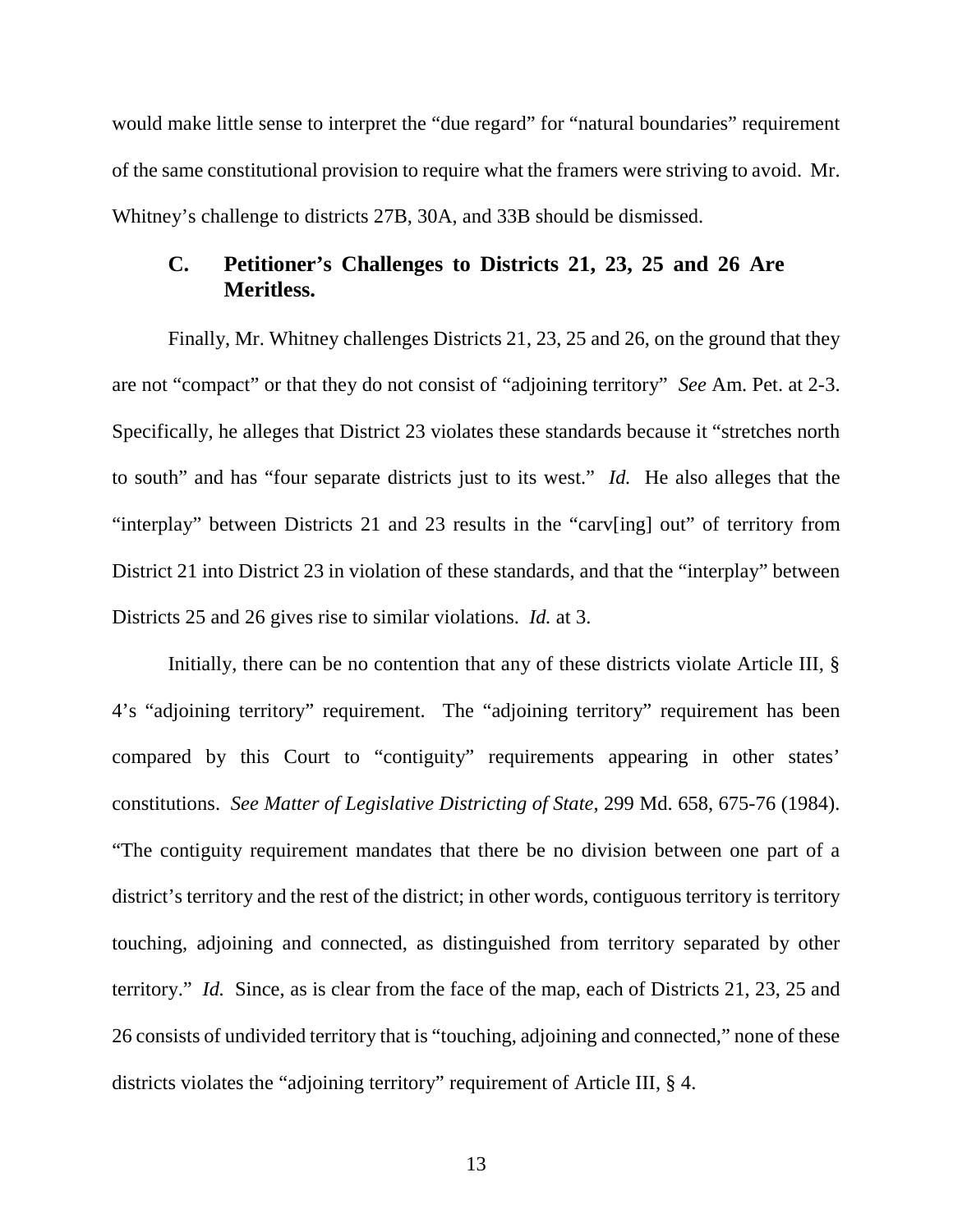As for the alleged lack of "compactness," this Court has held that the "compactness" requirement states "a requirement for a close union of territory (conducive to constituentrepresentative communication), rather than as a requirement which is dependent upon a district being of any particular shape or size." *Id.* at 688. That said, in analyzing compactness, "due consideration must be afforded . . . to the 'mix' of constitutional and other factors which make some degree of noncompactness unavoidable, i.e., concentration of people, geographic features, convenience of access, means of communication, and the several competing constitutional restraints, including contiguity and due regard for natural and political boundaries, as well as the predominant constitutional requirement that districts be comprised of substantially equal population." *Id.* This is particularly important in Maryland, where "the State's geography inhibits the geometric fashioning of districts of symmetrical compactness." *Id.* at 687. In practice, this means that "[o]ddly shaped or irregularly sized districts of themselves do not, therefore, ordinarily constitute evidence of gerrymandering and noncompactness."

Here, Mr. Whitney's challenge to the compactness of Districts 21, 23, 25 and 26 addresses their appearance alone. *See, e.g.*, Am. Pet. at 2-3. But other than how they look, he has not alleged that they were drawn in this manner for any non-permissible purpose. *See Matter of Legislative Districting of State*, 299 Md. at 687 (holding that "*an affirmative showing* is ordinarily required to demonstrate that such districts were intentionally so drawn to produce an unfair political result, that is, to dilute or enhance the voting strength of discrete groups for partisan political advantage or other impermissible purposes" (emphasis added)). The 2022 Plan "enjoys a presumption of validity, and it is not the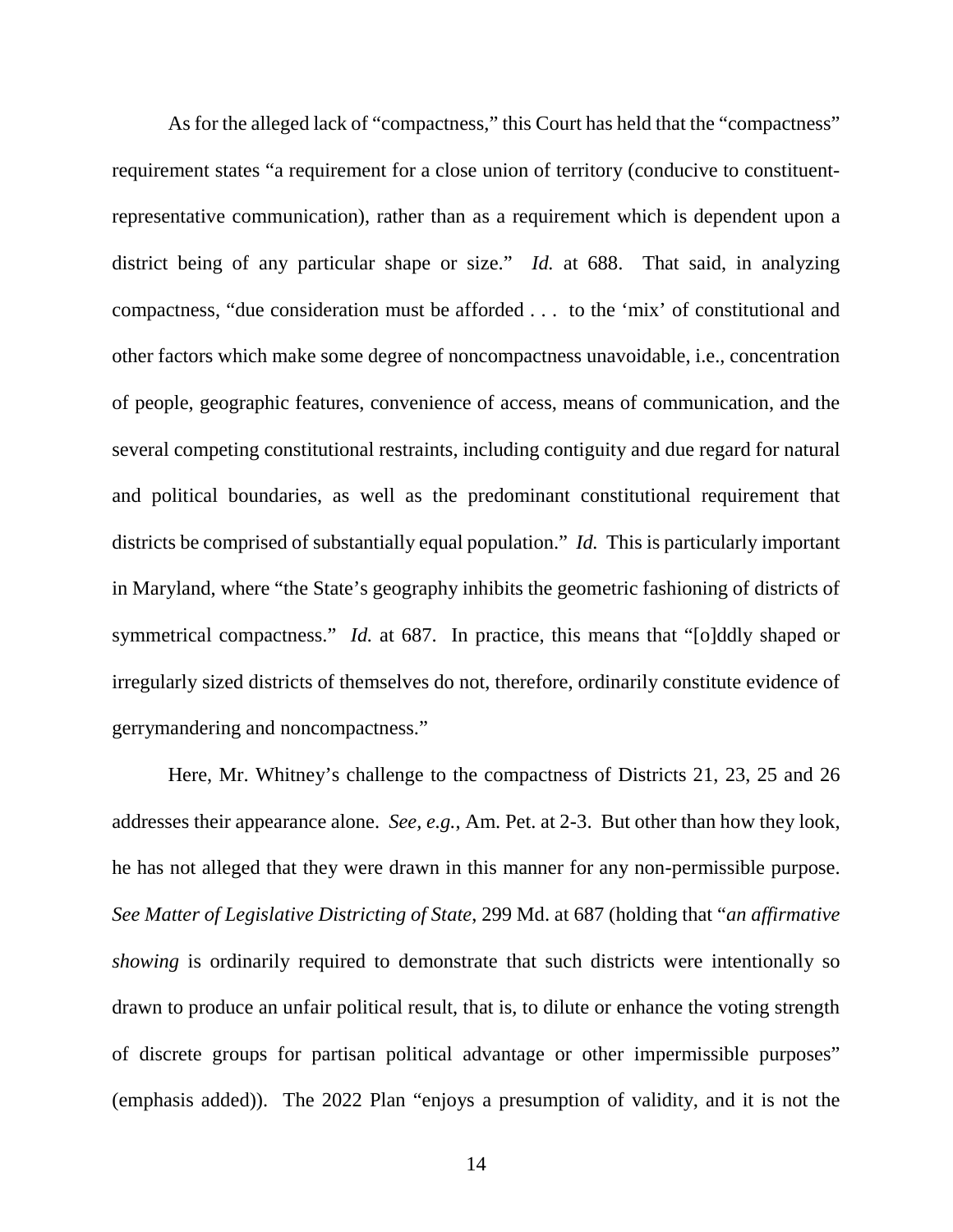province of the judiciary to strike down a district as being noncompact simply because a more geometrically compact district might have been drawn." *Id.* at 688. Mr. Whitney's challenges to Districts 21, 23, 25 and 26 should be dismissed.

# **CONCLUSION**

For the foregoing reasons, the motion to dismiss should be granted.

Respectfully submitted,

BRIAN E. FROSH Attorney General of Maryland

\_\_\_\_\_\_\_\_\_\_\_\_\_\_\_\_\_\_\_\_\_\_\_\_\_\_\_\_\_\_\_\_\_

/s/ Steven M. Sullivan

STEVEN M. SULLIVAN Attorney No. 9706260005 ANDREA W. TRENTO Attorney No. 0806170247 Assistant Attorney General Office of the Attorney General 200 Saint Paul Place, 20th Floor Baltimore, Maryland 21202 ssullivan@oag.state.md.us (410) 576-6472 (410) 576-6955 (facsimile)

February 22, 2022 Attorneys for Respondent